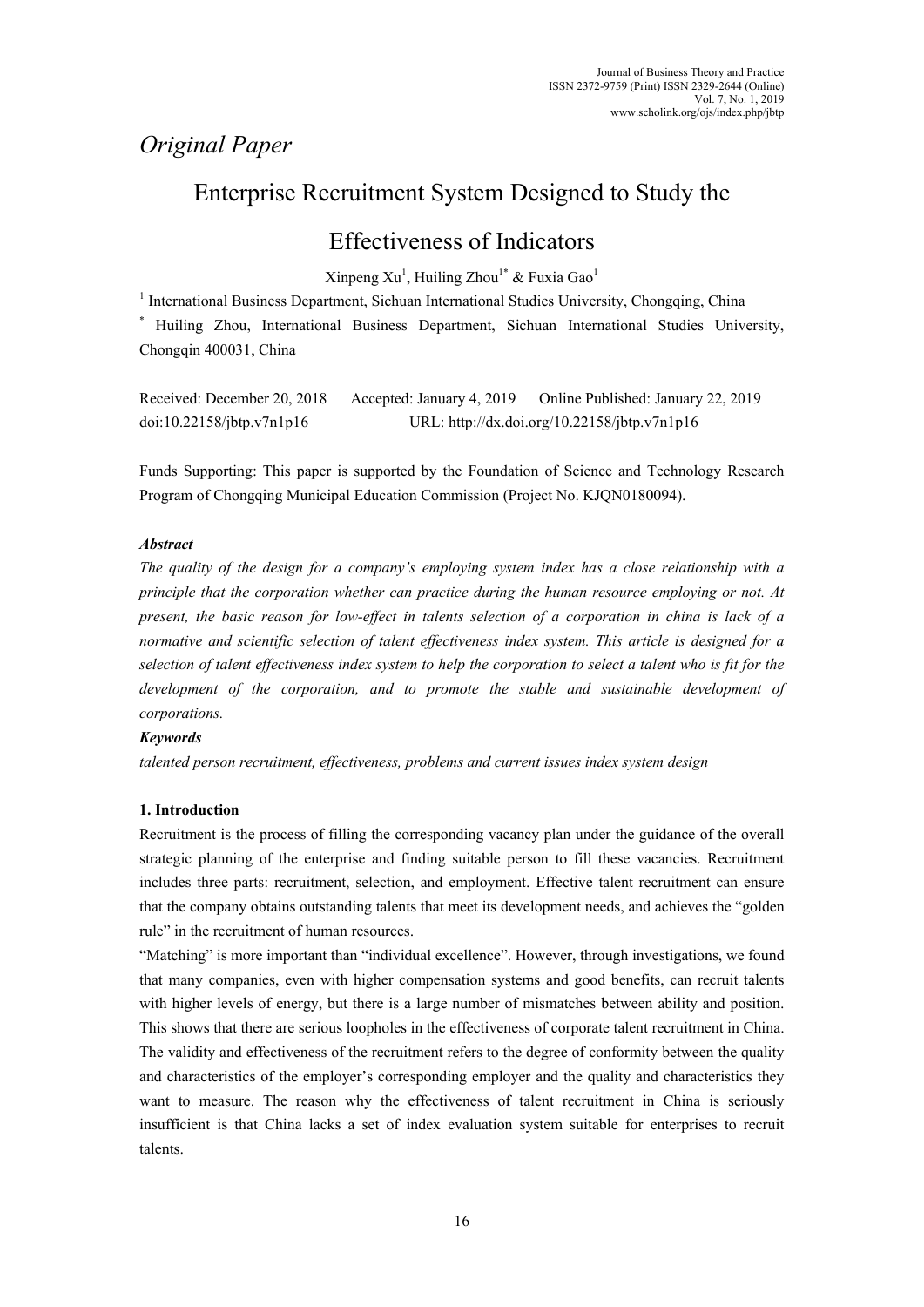# **2. Research on the Problem of the Serious Insufficiency of Enterprise Talent Recruitment in China**

#### *2.1 The Lack of Scientific Talent Recruitment Evaluation System*

Compared with the developed countries in the West, there are more prominent problems in the recruitment process of domestic enterprises in China. The biggest difference is reflected in the lack of effective talent selection theory system in China. At the same time, due to the lack of theoretical system support, it is difficult to meet the international talent selection standards. Since there is no scientific, effective and highly practical application value evaluation index system, on the one hand, there are serious deviations between the actual selection of talents and the ideal expectations of enterprises in various industries, and because of the influence of external error information, enterprises can not carry out rigorous and scientific and effective recruitment operations, and the recruitment of talents can not meet reasonable expectations; on the other hand, it leads to problems such as long recruitment cycle, high personnel elimination rate and unsatisfactory recruitment results exposed by enterprises at the current stage. In order to solve this problem, enterprises are required to establish and improve their own talent evaluation system and improve the evaluation standards.

#### *2.2 Unscientific Talent Recruitment Index System Design*

Through the investigation of the process, ways and effects of talent recruitment in China in recent years, most of China's enterprises are at a relatively junior level of recruitment, and many of them still follow the previous way. In terms of quality standards and evaluation indicators, it is far from the professional, standardized, process-oriented and information-based talent recruitment system established by developed countries.

#### *2.3 Insufficient Effectiveness of Talent Utilization in Enterprises*

For a long time, there have been such misunderstandings in the use of talents in Chinese enterprises. When companies are matching talents and positions, they do not pay attention to the loyalty of talents, the importance of work, the ability to operate, and the potential for growth and development of enterprises. However, they only pay attention to the achievements of talents in their studies. Enterprises generally believe that the quality of graduates from general universities is lower than that of graduates from key universities, and the ability of those with low educational background is weaker than that of those with high educational background. Many "high-quality students" choose to leave or have low enthusiasm for their work because the treatment given to them by artificial enterprises is far from their expectations. According to the data of the Survey Report on Separation Rate in 2015, the industry with the highest turnover rate is 18.3% of high technology, and the industry with the lowest turnover rate is biomedicine. However, the turnover rate of different industries is quite different: the average turnover rate of marketing posts is the highest, reaching 29.9%, and the ratio of active and passive turnover is close to 19:1; the second is the position of technical R&D positions, and the average turnover rate was 26.6%, the active and passive turnover rate was 13.6:1; the production job turnover rate is 14.1%, the active and passive turnover rate is 6.5:1; the administrative category has the lowest turnover rate of 6.2%, and the active and passive turnover rate is 3.4:1. From the above data, we can see that, in general, the high-tech industry and technology research and development jobs, with the highest number of highly educated talents, are relatively high in terms of industry turnover rate and job turnover rate. Those who are so-called highly educated prestigious schools have a higher vision, and their self-confidence conditions are superior to those of ordinary people. If their actual effects at work do not reach their original psychological expectations, they will be dissatisfied with the existing work over time. As a result, this kind of talent should be used with caution. Under the situation of high turnover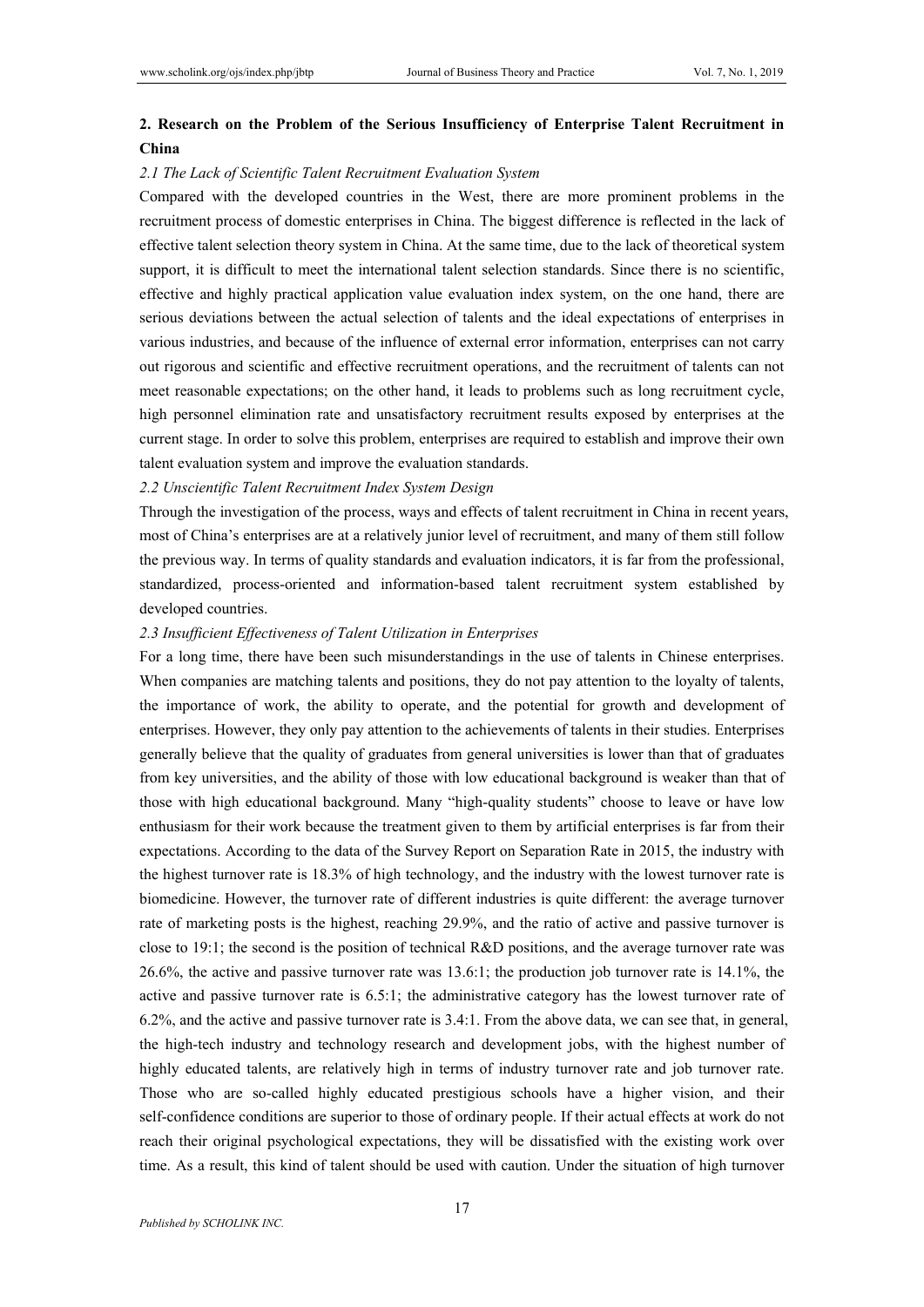rate and low enthusiasm for work, it will eventually lead to an increase in the cost of employing enterprises and the poor performance of enterprises.

### *2.4 The Non-Specialization of Recruiters Affects Recruitment Efficiency*

Due to the non-professionalization of some recruiters, the recruiters have insufficient understanding of the index system of enterprise talent recruitment, and their subjective performance is too strong. Therefore, there are some misunderstandings in the actual operation. Zhang Jing believes that the problems of corporate recruiters are mainly due to the weakness of their professional quality and the subjective problems of the recruitment process. For example, the examiner lacks professional knowledge; "first impression", "halo effect", pressure error, interviewer subjective factors such as discrimination and personal prejudice affect the examiner's judgment; ignore the candidate's work motivation and so on. These practices of recruiters will not only increase the cost of recruitment, but also result in actual talent recruitment results far below the expected results. At the same time, these issues of recruiters will also be counterproductive to the candidate's choice. According to the survey, applicants tend to infer the strengths and weaknesses of the company based on the internal and external performances of recruiters, professional literacy, etc., evaluate the development trend of the company and establish its own corporate image. If the recruiter does not perform well, many applicants will give up the choice of the company. Therefore, the selection, collocation and organization of recruiters is a very important job.

### **3. Design of the Effectiveness Index System of Enterprise Talent Recruitment**

Based on the basic steps of talent recruitment, this paper divides the design of the scientific talent recruitment effectiveness index system into the following steps:

#### *3.1 Scientific Post Analysis Evaluation Index Design*

Job analysis is based on a comprehensive understanding of a position within the organization, in a format to describe the information related to this position in detail, and at the same time set up corresponding indicators to assess the adaptability of the position of the employee. Generally speaking, the analysis of corporate positions in talent recruitment is divided into the following primary indicators: corporate culture, recruitment structure, and Enterprise training for employees. The specific indicator design is shown in the Table 1.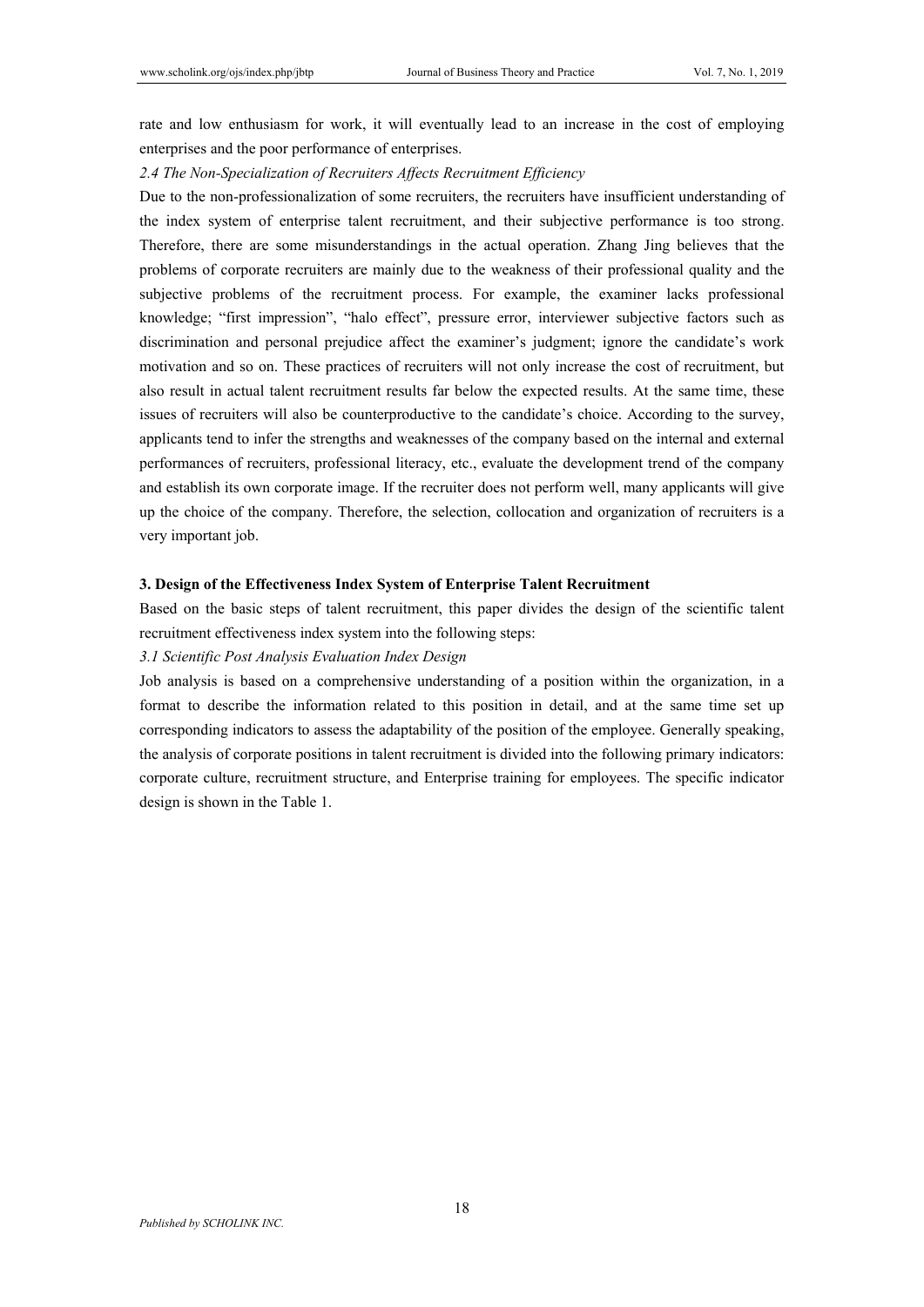| Primary indicator                 | Secondary indicator                                                                                                                                                                                                                  | Tertiary indicator      |
|-----------------------------------|--------------------------------------------------------------------------------------------------------------------------------------------------------------------------------------------------------------------------------------|-------------------------|
|                                   |                                                                                                                                                                                                                                      | Long-term goal          |
|                                   | Development goal<br>Corporate culture<br>Development strategy<br>Required number<br>Gender ratio<br>Recruitment structure<br>Age ratio<br>Usage time<br><b>Bonus</b><br>Salary System<br>Share<br>Staff training<br>Post arrangement | Medium-term goal        |
|                                   |                                                                                                                                                                                                                                      | Short-term goal         |
|                                   |                                                                                                                                                                                                                                      | <b>Talent Strategy</b>  |
|                                   |                                                                                                                                                                                                                                      | Quality strategy        |
|                                   | workers<br>Welfare                                                                                                                                                                                                                   | Service strategy        |
|                                   |                                                                                                                                                                                                                                      | Upper limit number      |
|                                   |                                                                                                                                                                                                                                      | Appropriate number      |
|                                   |                                                                                                                                                                                                                                      | Lower limit number      |
|                                   |                                                                                                                                                                                                                                      | Number of male          |
|                                   |                                                                                                                                                                                                                                      | employees               |
|                                   |                                                                                                                                                                                                                                      | Number of female        |
|                                   |                                                                                                                                                                                                                                      | employees               |
|                                   |                                                                                                                                                                                                                                      | Number of elderly       |
| Enterprise training for employees |                                                                                                                                                                                                                                      |                         |
|                                   |                                                                                                                                                                                                                                      | Number of middle-aged   |
|                                   |                                                                                                                                                                                                                                      | employees               |
|                                   |                                                                                                                                                                                                                                      | Number of young workers |
|                                   |                                                                                                                                                                                                                                      | Long-term employees     |
|                                   |                                                                                                                                                                                                                                      | Short-term employee     |
|                                   |                                                                                                                                                                                                                                      | Medium-term employee    |
|                                   | Basic wage<br>Dividend<br>Insurance<br>Pre-job training<br><b>Skills Training</b><br>Quality training<br>Post promotion<br>Post demotion                                                                                             |                         |
|                                   |                                                                                                                                                                                                                                      |                         |
|                                   |                                                                                                                                                                                                                                      |                         |
|                                   |                                                                                                                                                                                                                                      |                         |
|                                   |                                                                                                                                                                                                                                      |                         |
|                                   |                                                                                                                                                                                                                                      |                         |
|                                   |                                                                                                                                                                                                                                      |                         |
|                                   |                                                                                                                                                                                                                                      | In-service training     |
|                                   |                                                                                                                                                                                                                                      | Departure training      |
|                                   |                                                                                                                                                                                                                                      |                         |
|                                   |                                                                                                                                                                                                                                      |                         |
|                                   |                                                                                                                                                                                                                                      |                         |
|                                   |                                                                                                                                                                                                                                      |                         |

## **Table 1. Job Analysis Index System**

Post analysis and indicator design is an important platform for human resource management. The implementation of other functions of human resource management is basically based on this. For example, when recruiting and hiring, the recruitment information to be published must strictly refer to the job design, and the criteria for the selection of candidates are mainly based on the qualification requirements and competency model. Only by doing so can we truly adhere to the principle of matching jobs in recruitment.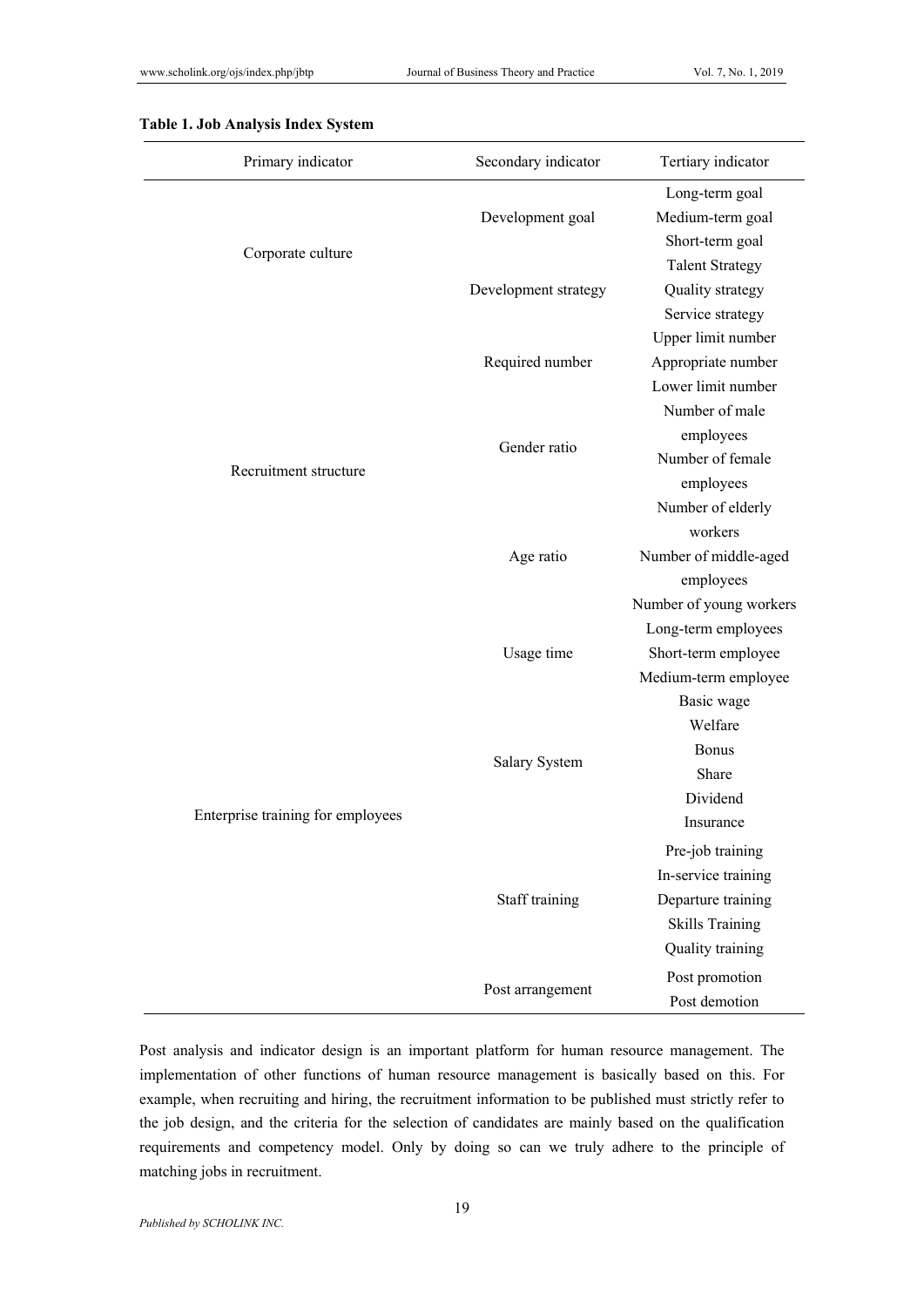#### *3.2 Indicator Design for Talent Recruitment Channel Selection*

In recent years, the recruitment channels of corporate talents have undergone tremendous changes, especially with the establishment of market economy and the rapid development of modern media science and technology. At the same time, the competition for talent in the market has become increasingly fierce. When recruiting talents, companies can choose recruitment channels that suit the recruitment characteristics of the company, which not only improves the effectiveness of recruitment, but also reduces recruitment costs. The recruitment channel selection of an enterprise can be divided into the following indicators in the Table 2.

| Primary indicator | Secondary indicator                                                                       | Tertiary indicator                                                                                                        |  |  |
|-------------------|-------------------------------------------------------------------------------------------|---------------------------------------------------------------------------------------------------------------------------|--|--|
| Channel selection | <b>Timeliness</b><br>stability<br>Extensive<br>Bidirectional selectivity<br>Fair and open | Internal recruitment<br>Acquaintance recommended<br><b>Talent Market</b><br>Campus Recruiting<br>Agency<br>Internet media |  |  |
| Cost              | Feasibility<br>Saving<br>Efficiency<br>Value                                              | Advertising fee<br>Agency fee<br>Meeting fee.<br>other fee                                                                |  |  |

#### **Table 2. Schematic Diagram of Channel Selection Indicator System**

The choice of recruitment channel selection plays a key role in talent recruitment. Zhang Songhong believes that effective recruitment channel selection is the basis and key for effective recruitment. This is also the basis for enterprises to reduce the cost of recruiting talents, improve the quality of recruitment and retain talents. Zhu Zhengliang believes that the reason for the inefficiency of talent recruitment in China's enterprises is that the recruitment channels are too single. In particular, some companies rely on internal staff to recommend this channel in order to control recruitment costs. The internal factions of the company are complicated, which greatly affects the development of the enterprise.

### *3.3 Design of Technology Selection Indicators for Talent Recruitment*

Recruitment is a formal test for the candidate. In a specific scenario, the employer takes the interview and observation of the candidate as the main means, and examines the knowledge, ability, experience and other related qualities of the employee. The structure interview is one of the most important methods for the company to select employees. The selection indicators of the recruitment method are divided into the selection of recruiters and the selection of recruitment techniques. The specific indicators are designed as shown in the following table in the Table 3.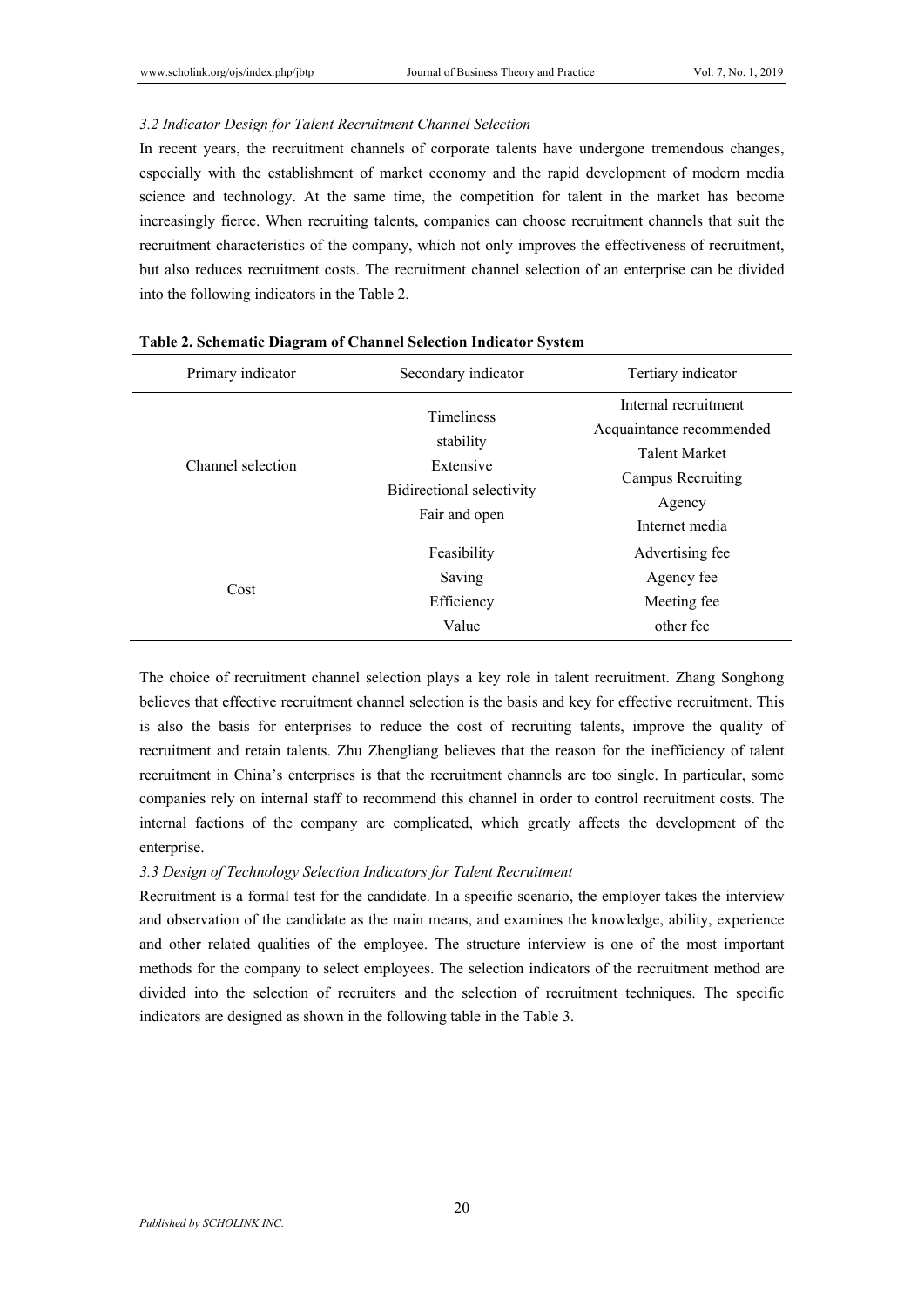| Primary indicator                          | Secondary indicator                                                                                     | Tertiary indicator                                                                                                                                                                                      |  |  |
|--------------------------------------------|---------------------------------------------------------------------------------------------------------|---------------------------------------------------------------------------------------------------------------------------------------------------------------------------------------------------------|--|--|
| The selection of recruiters                | Professionalism<br>Objectivity<br>Comprehensive knowledge<br>Fairness<br>Unselfishness<br>Authoritative | Chief examiner<br>Several deputy examiners<br>Several names in the personnel<br>department<br>Several supervisors                                                                                       |  |  |
| The selection of recruitment<br>techniques | Diversity<br>Comprehensive<br>Flexibility<br>Dynamic<br>Clarity                                         | Psychological test<br>Scenario simulation<br>Structured interview<br>No leadership group discussion<br>Outside the case study<br>Document basket test<br>Simulation work meeting<br>Speech<br>Role play |  |  |

#### **Table 3. Schematic Diagram of Recruitment Technical Indicator System**

The selection of recruiters is the theme of recruiting talents, and its quality determines the success and failure of recruitment. Jiang Yan believes that recruitment is actually a game process between recruiters and candidates. The pros and cons of the game results will directly affect the effectiveness of recruitment. The improvement of recruiters' own quality is a key step in achieving the effectiveness of recruitment. The following qualities must be possessed by recruiters: first, good professional ethics; second, excellent professional skills and professional qualities; third, ability and job matching recruitment concept. Wu Yahang believes that careful selection of recruitment methods will help to improve the effectiveness of recruitment.

## *3.4 Talent Selection Index Design*

After selecting the technical methods for recruitment, the following is the formal selection of talents. After formal inspections and examinations, enterprises should comprehensively measure the quality of talent selection from the three indicators of ideological quality structure, business quality structure and competency structure to determine the final selection staff. The specific indicator system is shown in the following Table 4.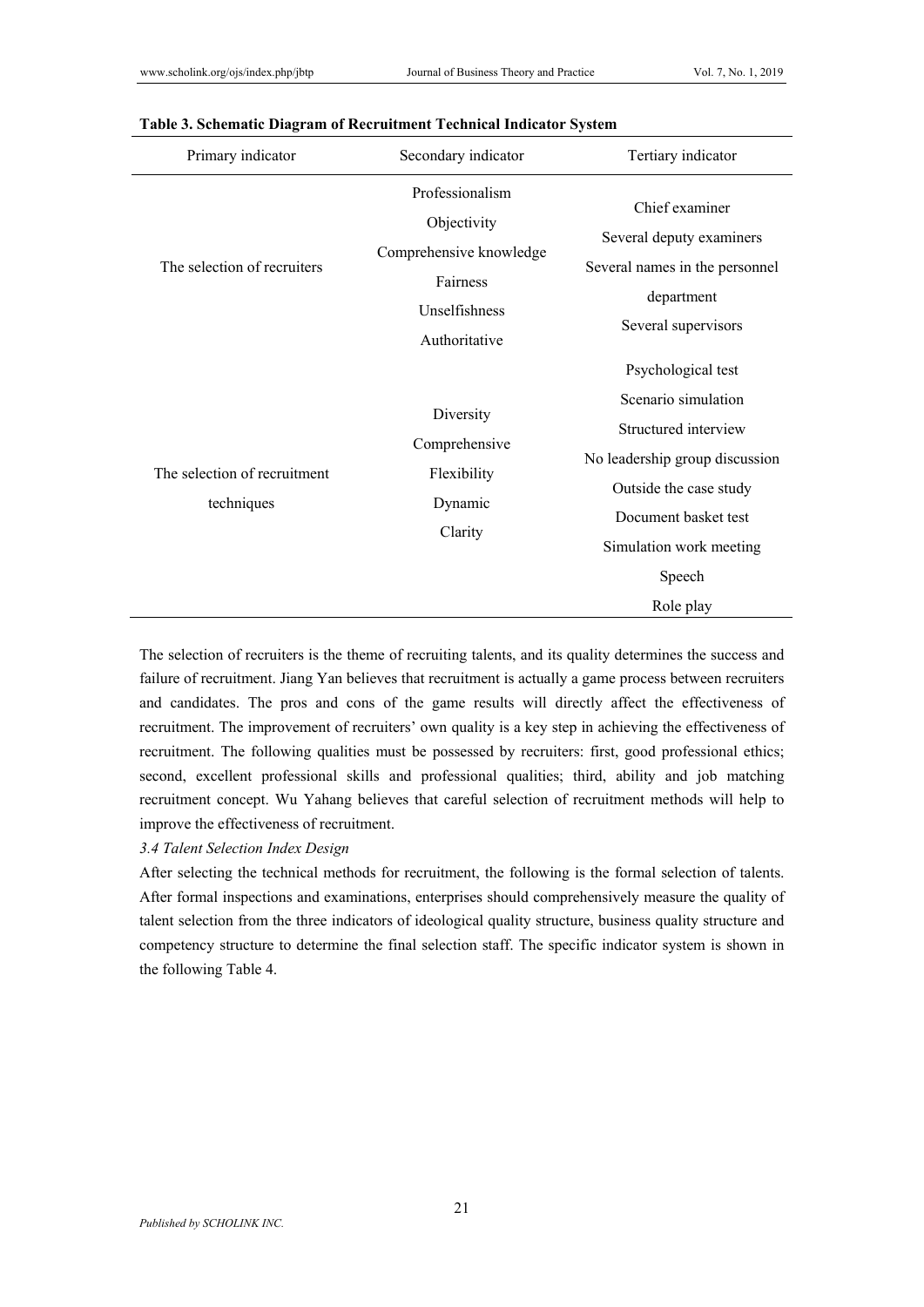| Primary indicator                | Secondary indicator | Tertiary indicator              |  |
|----------------------------------|---------------------|---------------------------------|--|
|                                  | Moral               | Professional ethics             |  |
| Structure of ideological quality | Work attitude       | Career                          |  |
|                                  |                     | <b>Education</b> level          |  |
|                                  |                     | Professional technical          |  |
|                                  |                     | knowledge                       |  |
|                                  | Academic level      | Technical work experience       |  |
|                                  |                     | Foreign language level          |  |
| Structure of business quality    |                     | Computer skill                  |  |
|                                  |                     | Writing ability                 |  |
|                                  | Work ability        | Knowledge update ability        |  |
|                                  |                     | Research ability                |  |
|                                  |                     | Solve practical problem ability |  |
|                                  |                     | Creative thinking ability       |  |
|                                  |                     | Responsibility                  |  |
|                                  |                     | Self confidence                 |  |
|                                  | Personality         | Inclusiveness                   |  |
|                                  |                     | Affinity                        |  |
| Structure of Competency          |                     |                                 |  |
|                                  |                     | Career achievement              |  |
|                                  | Motivation          | The desire to influence others  |  |
|                                  |                     | Curiosity                       |  |
|                                  |                     | Other motives                   |  |

## **Table 4. Schematic Diagram of the Post Analysis Indicator System**

Generally speaking, the ideological quality represents the morality of selecting talents, and the quality of business represents the ability to select talents. However, in the process of talent selection, there are often few people with both ability and political integrity. We generally think that virtue should be superior to the choice of talent. If there is no virtue, there is no way to make up for it later, but those who have talents without virtue can not be perfected through future compensation. In recruiting, virtue and talent are two important issues that need to be addressed in the selection of talents. People must have talents and virtues, and have certain moral qualities. Such people can exert excellent teamwork spirit in enterprises, and they can better withstand the pressure of work and accomplish their tasks well. However, compared with talents, virtue is a prerequisite and should be in the dominant position in the assessment of candidates. For the competency structure, this is the basic element of the investigation when selecting talents. If the candidate does not have a basic competency structure, he will not be a qualified talent. Zhang Ming believes that competency structural assessment can help organizations define the behaviors and personal qualities necessary to perform well in a particular job.

*3.5 Indicator Design for Talent Recruitment Performance Feedback Evaluation*

After selecting and training, the talents will be assigned to the right jobs. After a period of work, the company observes the performance and results of its employees, as well as the individual responses of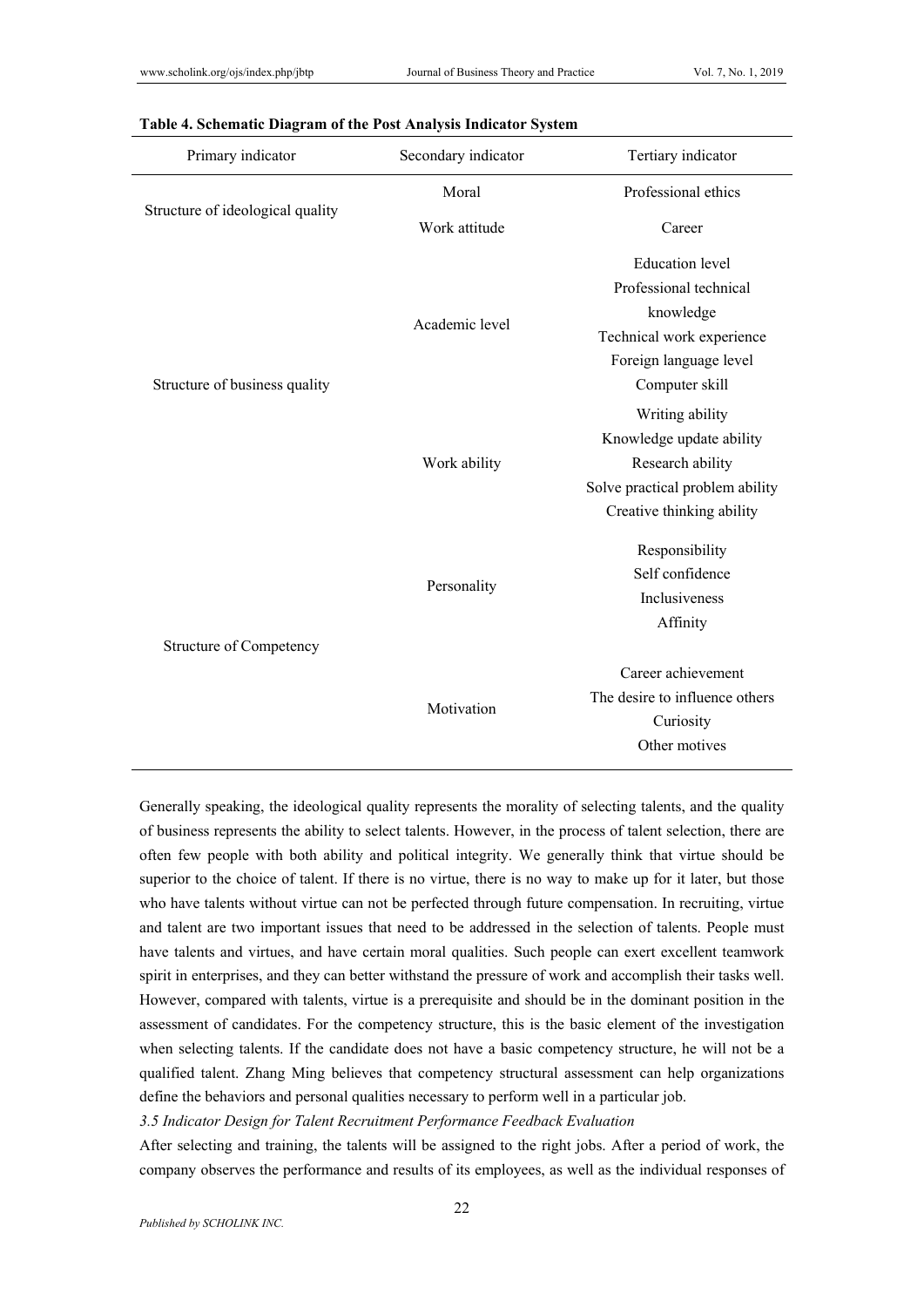employees to comprehensively evaluate the effectiveness of talent recruitment performance. The primary indicators include work performance and personal reaction. The specific indicator design is shown in the Table 5.

| Primary indicator | Secondary indicator        | Tertiary indicator                                |  |  |
|-------------------|----------------------------|---------------------------------------------------|--|--|
| Personal reaction | Psychological reaction     | Satisfaction of work<br>Psychological expectation |  |  |
|                   | Behavioral response        | Turnover rate<br>Work motivation                  |  |  |
| Work performance  | Actual performance of work | Work adaptability<br>Work efficiency              |  |  |
|                   | Actual results of work     | Quality of work<br>Quantity of work<br>Work speed |  |  |

| Table 5. Schematic Diagram of the Post Analysis Indicator System |  |  |  |
|------------------------------------------------------------------|--|--|--|
|                                                                  |  |  |  |

Wang Hualin believes that the department in charge of recruitment or superior department should pay full attention to the evaluation of the recruitment effect, and must timely discover and summarize the experience and lessons learned in the recruitment process. Pick up and improve the entire recruitment process in a timely manner. The company should promptly pick up and improve the entire recruitment process. The assessment should adhere to the principle of comprehensive and integrated. It is necessary to pay attention to the arrival rate of new employees, performance evaluation after arrival, the effect of training, feedback from employer department leaders or colleagues, and the cost of recruitment. It is also necessary to compare whether the current employment situation is in line with the expectations of the recruitment and whether in line with the company's long-term development strategy.

## **4. Conclusion**

Human resources are the first resources of enterprises. The development of enterprises depends on talents, and the selection of talents depends on recruitment. Improving the effectiveness of recruitment and maximizing the principle of matching jobs is an important part of finding suitable talents. Only through scientific design of the talent recruitment index system can we effectively improve the effectiveness of talent selection and avoid the blindness of enterprise talent selection. Therefore, in order to recruit the talents that they want, enterprises must establish their own talent recruitment system, scientifically carry out post design, accurately conduct job evaluation, introduce advanced talent assessment methods, standardize and optimize the recruitment process so as to make enterprises truly match their abilities and positions, and promote the development of enterprises.